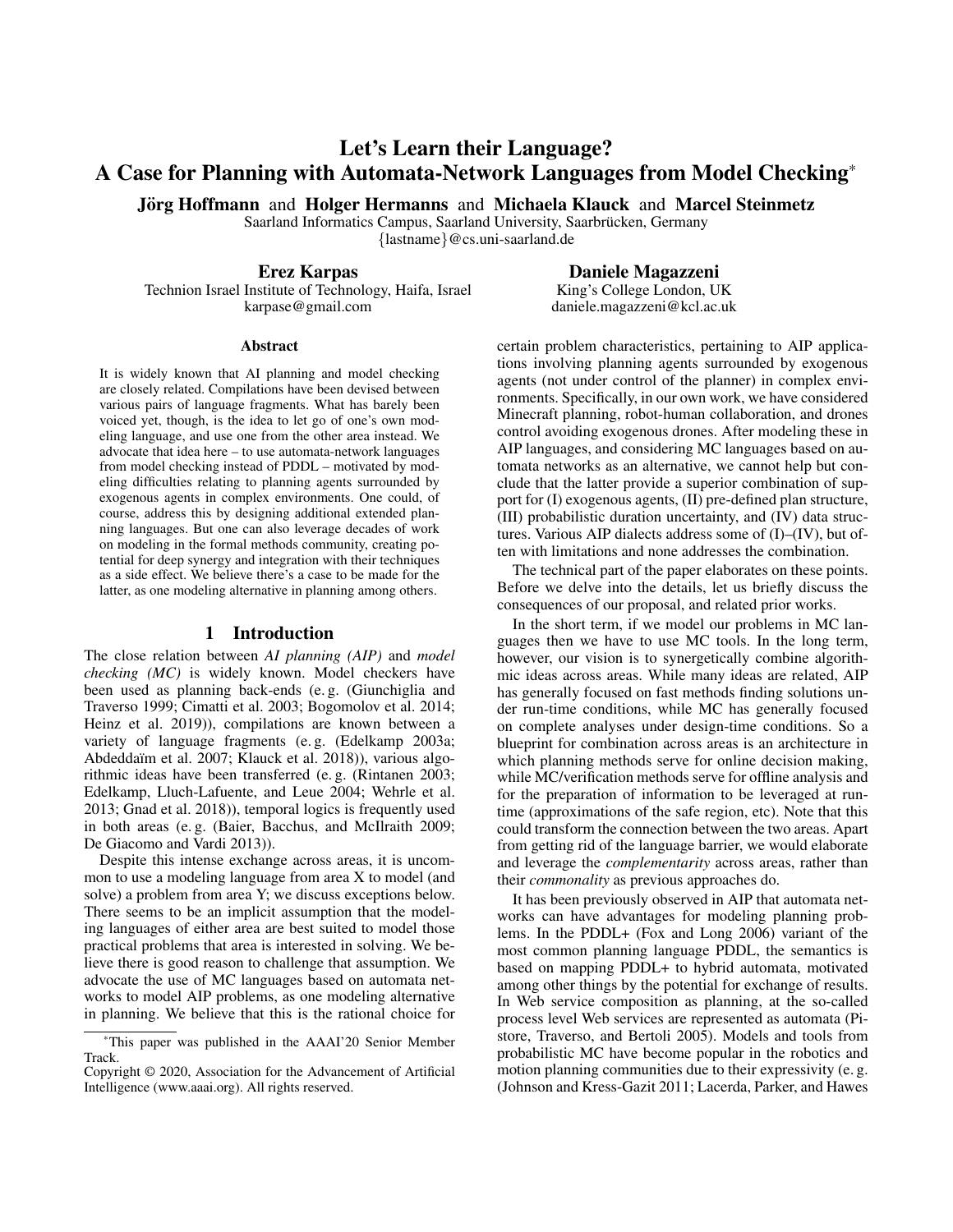2015)). Work on the design of reactive model-based executives has made intensive use of automata-based semantics, in the RMPL language (Williams, Chung, and Gupta 2001) and in variants of the Burton system (e. g. (Williams and Nayak 1997; Wang and Williams 2015)).

While MC languages have been conceived as abstract models against which to check system properties, they have also been used for model-based control. To give just one example, quantitative MC supporting probabilities and arithmetics has been used to model and solve a variety of satellite control problems taking into account battery usage (Bisgaard et al. 2016; Fraire et al. 2018; Nies et al. 2018). The MC tool configuration here falsifies reachability properties corresponding to the negated satellite goal, so that effectively MC is used to solve a planning problem.

In the light of these prior works, what is new in our proposal is merely its radical nature within AIP, suggesting to use automata-based MC languages instead of PDDL dialects at the front end, where suited to the application.

Section 2 briefly introduces the planning and MC languages considered in our discussion. Section 3 gives a language comparison overview, outlining the weaknesses of AIP vs. MC languages along the lines (I)–(IV) mentioned above. Sections 4 and 5 illustrate these language differences with two use cases pertaining to drones control and robothuman collaboration. Section 6 closes the paper.

# 2 Background: The Languages We Consider

# 2.1 AI Planning

Planning languages are generally based on first-order logics, with a finite universe of objects and without function symbols. A state is an interpretation, which can be viewed as a vector of Boolean state variables. An action is described in terms of a precondition formula, and an effect specifying how the interpretation changes. Planning tasks specify the sets of objects and predicates, a set of actions with object parameters (as in "drive $(x,y)$ "), an initial state, and a goal formula. The most common front end language is the planning domain definition language (PDDL), used in the international planning competitions (IPC). In classical planning, actions are deterministic and the initial state is fully known. Many extensions to richer models exist.

The PDDL1.0 dialect used in the 1998 and 2000 IPCs (McDermott et al. 1998; Bacchus 2000; McDermott 2000; Bacchus 2001), corresponds to classical planning in STRIPS (Fikes and Nilsson 1971) and ADL (Pednault 1989), with Boolean state variables only. In PDDL2.1, Fox and Long (2003) enriched this with numeric state variables and temporal planning. In PDDL2.2, Hoffmann and Edelkamp (2005) added timed initial literals to model exogenous events. In PDDL+, Fox and Long (2006) support continuous processes triggered by actions, including exogenous actions, allowing to model time-dependent effects. Tool support for this branch of PDDL is generally good, with ample coverage of PDDL1.0 notably in the FD platform<sup>1</sup> (Helmert 2006), but many tools also for richer dialects (e. g. (Edelkamp 2003b;

Gerevini, Saetti, and Serina 2008; Coles et al. 2012; 2013; Bryce et al. 2015)).

To support probabilistic planning, Younes et al. (2005) introduced PPDDL which extends PDDL1.0 with probabilistic action outcomes. Later on, Sanner (2010) introduced RDDL which departs from PDDL more radically, in particular adding support for probabilistic behaviors exogenous to, and concurrent with, the planning agent (such as traffic at a crossing). That support is crucial in our target use cases. Various tools support fragments of RDDL. A prominent one is Prost (Keller and Eyerich 2012) for effective satisficing planning based on Monte-Carlo tree search.

Functional STRIPS (Geffner 2000) extends STRIPS with function symbols, mapping objects to objects. This allows to refer to objects more flexibly, in particular eliminating the need to parameterize each action by all relevant objects (which often results in large grounded encodings).

In many applications it makes sense for the human modeler to impose a partially pre-defined plan structure. Support for this is provided by HTN planning (e. g. (Erol, Hendler, and Nau 1996; Nau et al. 2003; Höller et al. 2014), where a hierarchy of action decompositions imposes plan structure; and by Golog (e. g. (Levesque et al. 1994; Grosskreutz and Lakemeyer 2003)), where imperative programming constructs impose plan structure.

It is finally worth mentioning MA-PDDL (Brafman and Domshlak 2008; Komenda, Stolba, and Kovacs 2016) in our context, which extends PDDL1.0 with support for multiagent cooperative planning, where the task is to control all agents but in a decentralized manner.

# 2.2 Model Checking

From the large and diverse landscape of MC modeling languages, here we focus on automata networks, which naturally lend themselves to an agent-based view of the world.

Languages based on automata networks incorporate individual automata variants ranging from deterministic finite automata to ones incorporating state variables, data structures, non-determinism, time, and/or stochastic behavior. Several such automata are executed concurrently, so that states are combinations of automaton positions (and state variable values/data structure instances if present). Automata can be synchronized through shared actions (labels for transitions that have to be taken synchronously), global state variables or data structures, and communication channels transferring data between automata.

Well-known example modeling languages and tools are Promela and SPIN (Holzmann 2004); UPPAAL (Bengtsson et al. 1995; Larsen, Pettersson, and Yi 1997), which focuses on timed automata models; and PRISM (Kwiatkowska, Norman, and Parker 2011), which focuses on probabilistic models.

In the remainder of the paper, we refer to automata-based MC languages in general when finer distinctions are not necessary. The only concrete MC language we discuss is Jani (Budde et al. 2017), see http://www.jani-spec.org/, which is ideally suited due to its broad coverage of MC models. Jani has been conceived as an overarching language to foster MC tool interoperation and comparability. It encompasses

<sup>1</sup> http://www.fast-downward.org/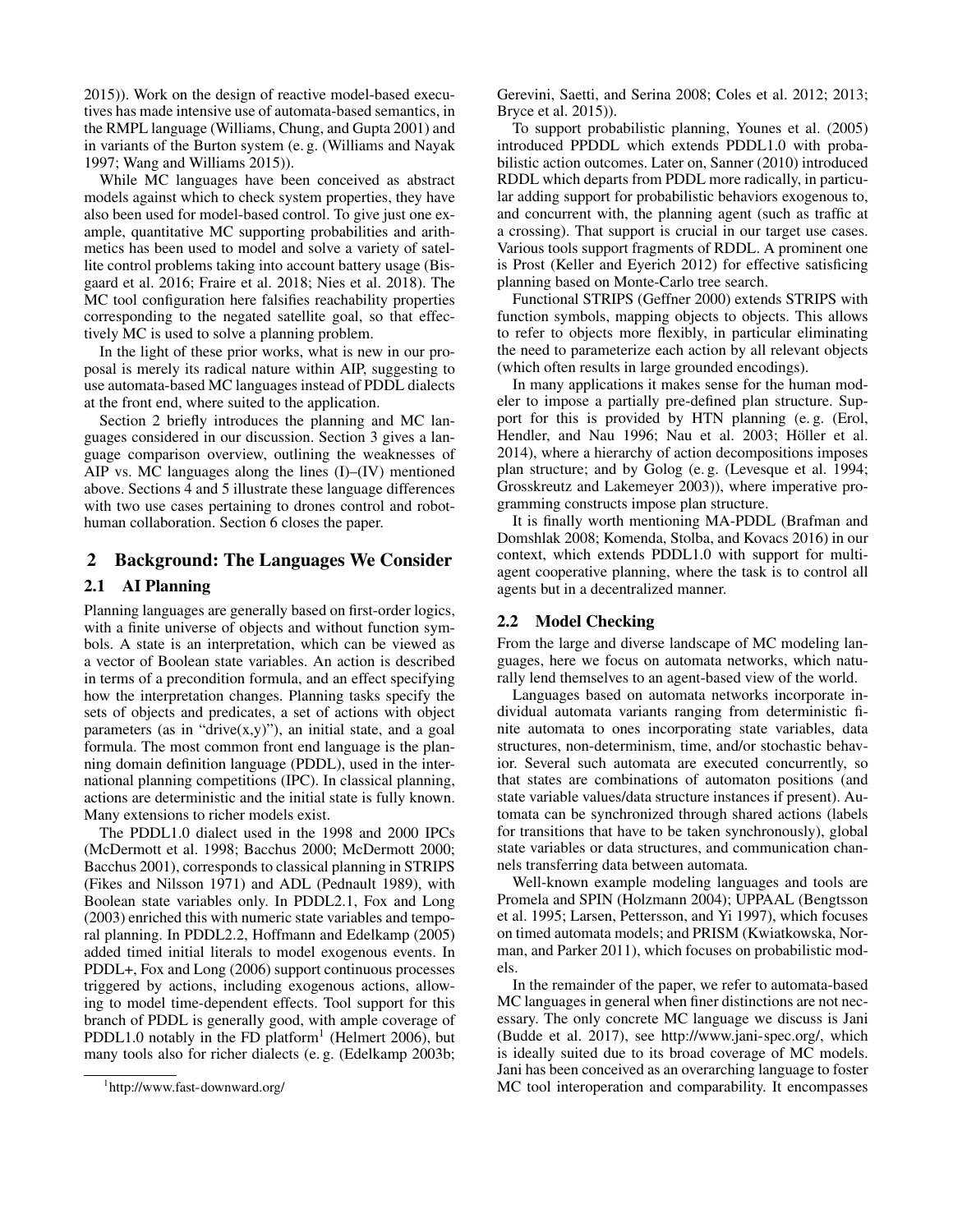data structures, clocks, and probabilities. It defines language fragments capturing a wide range of sub-formalisms, from labeled transition systems to stochastic hybrid automata and everything in between, e. g. discrete- and continuous-time Markov chains and decision processes. Tool support for Jani is available from the Modest Toolset (Hartmanns and Hermanns 2014), Storm (Dehnert et al. 2017), and (through model translations) from PRISM among others. A large spectrum of case studies exists.<sup>2</sup>

# 3 Language Comparison Overview

This work is motivated by, and our conclusions pertain to, AIP applications with certain problem characteristics:

- (I) exogenous agents;
- (II) pre-defined plan structure;
- (III) probabilistic duration uncertainty;
- (IV) need for non-trivial data structures.

Characteristic (I) occurs whenever the planning agent is surrounded by exogenous agents, and knowledge about those agents' behavior is available and important for the decision taking (e. g. a human co-worker). Characteristic (II) is natural for technical systems that require autonomous decisions in particular situations only, using scripted behavior otherwise (e. g. drones control in critical vs. standard situations). Characteristic (III) is important, e. g., for temporal synchronization with exogenous agents whose action durations cannot be assumed to be fixed (e. g. a human co-worker's coffee break). Characteristic (IV) occurs, for example, when acting in a large discrete space, where arrays are convenient to store location information (e. g. Minecraft). Table 1 gives an overview of our language comparison regarding  $(I) - (IV)$ .

#### 3.1 (I) Exogenous Agents

Of interest to us here specifically are agents whose underlying workflows are known or at least partially known. An example for an exogenous agent of this kind is a co-worker in robot-human collaboration, triggering exogenous events through action choice in a (partially) known workflow.

PDDL2.2 supports exogenous events as timed initial literals, that will become true at given points in time. This allows to model events triggered by exogenous agents, but it lacks the ability to model the underlying workflows. PDDL+ supports the latter more explicitly, through exogenous actions that trigger when their precondition becomes true. Neither can model non-deterministic or probabilistic behavior. In work on model-based flexible execution (Levine and Williams 2018), temporal networks have been extended with exogenously controlled decision variables, allowing to model non-deterministic but not probabilistic behavior.

RDDL provides the best AIP support for (I); indeed that is a large part of its raison d'etre. The probabilistic state transi- ˆ tion model in RDDL allows to model environment behavior. This lends itself, in particular, to exogenous agents.

MA-PDDL supports an explicit model of individual agents, but is intended for cooperative planning where all agents are under control of the planner. Somewhat similarly, the ConGolog (De Giacomo, Lespérance, and Levesque 2000) variant of Golog permits programs that are executed concurrently but that are all controlled by the planner. ConGolog furthermore adds exogenous events nondeterministically choosing environment actions.

On the MC side, automata networks are perfectly suited to model (I). Individual agents (planner-controlled or exogenous) can be modeled through one or several automata each. The underlying workflows are then explicitly specified, and they allow to incorporate non-deterministic and probabilistic behavior (where we can choose whether non-deterministic exogenous agents are cooperative or adversarial).

### 3.2 (II) Pre-Defined Plan Structure

It is quite natural for a technical system to use autonomous decision technology only at particular choice points, following pre-programmed standard behavior otherwise.

Jani naturally supports such specifications. In AIP, support for user-imposed plan structure has a long tradition, but remains rather an under-addressed area; e. g. it has not been part of an IPC since 2004. IPC variants of PDDL do not provide modeling support (though compilations are possible (Rintanen 2000)). The major approaches to provide such support are HTN planning and Golog as previously mentioned. In work on temporal planning networks (Kim, Williams, and Abramson 2001), a user can write a control program, imposing some structure on the plan, leaving some choices for the agent to make during execution.

### 3.3 (III) Probabilistic Duration Uncertainty

Action durations can be subject to uncertainty. In Section 5 we discuss the example of robot-human collaboration where action durations are uncertain for both human and robot.

PDDL 2.1 and upwards permit duration inequalities, but they assume the duration is under control of the planner. Prottle (Little, Aberdeen, and Thiébaux 2005) supports discrete probabilistic durations. Probabilistic simple temporal networks (e. g. (Vidal and Ghallab 1996; Tsamardinos 2002; Fang, Yu, and Williams 2014; Lund et al. 2017)) are a wellinvestigated framework to schedule plans (not to find them). Temporal planning networks have been extended with uncertain set-bounded (interval) durations (Karpas et al. 2015), and also with probabilistic durations (Yu et al. 2017). But the latter function as constraints, bounding the risk that the real duration is outside a chosen interval.

In Jani, on the other hand, probabilistic duration uncertainty is a key modeling dimension, reflecting a mature subarea of the MC literature (e. g. (Baier et al. 2010)). Jani syntax allows to sample from continuous distributions and to specify clock guards on the sampled values. Exponential distributions are supported in continuous-time Markov chains/decision processes (CTMxx), more general ones in (generalized) semi-Markov models. Algorithms tackling CTMxx are well-investigated and advanced tool support is available, including also approximations to more general models.

# 3.4 (IV) Data Structures

Acting in a large discrete space requires to handle location information in some form. Sometimes this can be limited to

<sup>2</sup> See also http://qcomp.org/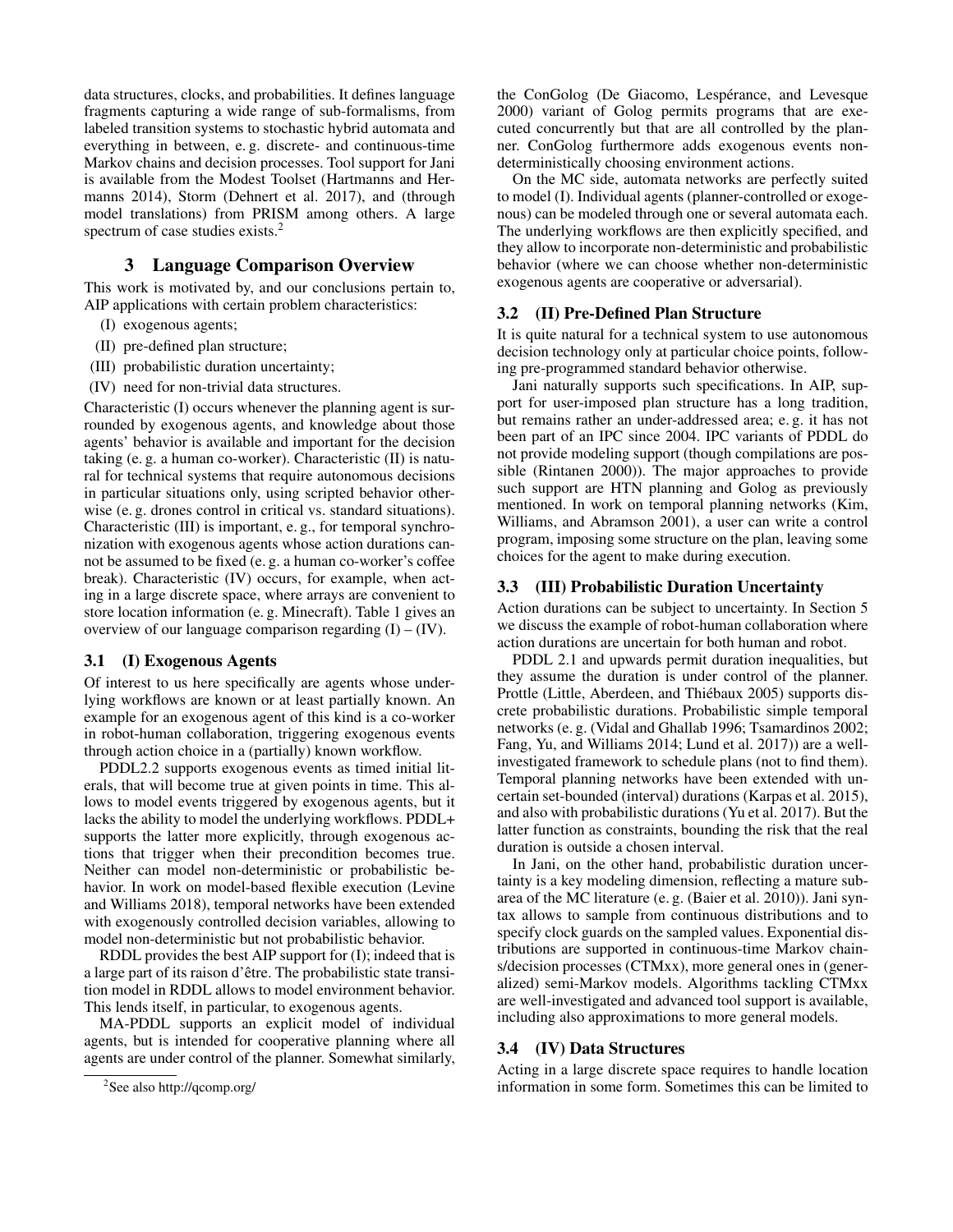|       | PDDL1.0                  | PDDI $21$                | PDDL 2.2 | $PDDL+$ | PPDDL                    | RDDL       | <b>F-STRIPS</b> | MA-PDDL                  | HTN (SHOP)               | Golog                    | Jani |
|-------|--------------------------|--------------------------|----------|---------|--------------------------|------------|-----------------|--------------------------|--------------------------|--------------------------|------|
| (I)   | $\overline{\phantom{m}}$ | $\overline{\phantom{0}}$ |          |         | <b>Contract Contract</b> |            | $\sim$          |                          | $\overline{\phantom{0}}$ |                          |      |
| (II)  | –                        | $\overline{\phantom{0}}$ |          |         |                          |            |                 |                          |                          |                          |      |
| (III) | $\overline{\phantom{0}}$ |                          |          |         | $\overline{\phantom{a}}$ |            |                 |                          |                          | $\overline{\phantom{m}}$ |      |
| (IV)  | $\overline{\phantom{a}}$ | $\cdot$                  |          |         | $\overline{\phantom{a}}$ | $\sqrt{ }$ |                 | $\overline{\phantom{a}}$ |                          | $\overline{\phantom{m}}$ |      |

Table 1: Language comparison overview. '–' no support, ' $(\checkmark)$ ' limited support, ' $\checkmark$ ' full support. See text for details.

waypoint graphs, but that is not always so. An example is the Minecraft game, where individual 3D positions matter. In Section 4 we discuss a use case involving drones control.

To store discrete space information, arrays are a convenient data structure. Yet PDDL encodings (e. g. of Minecraft (Roberts et al. 2017; Wichlacz, Torralba, and Hoffmann 2019)) model positions as object tuples, yielding huge grounded representations. Functional STRIPS improves this by reducing the number of action parameters needed, and combined task and motion planning has been addressed with extensions of functional STRIPS (Ferrer-Mestres, Francès, and Geffner 2017) using state constraints to compactly express no-overlap preconditions, and using pre-processing to store compatibility information. PDDL2.1 and RDDL support numeric fluents, i. e., predicates that map into real numbers instead of true/false. But numeric fluents cannot be used as arguments of predicates, so we cannot directly encode arrays. In the HTN variant of the SHOP system (Nau et al. 2003), action descriptions can link to arbitrary LISP code. Planning modulo theories (Gregory et al. 2012) or planning with semantic attachments (Dornhege et al. 2009) may be able to connect external array-modules to planning. But that hasn't been implemented. No planning language explicitly supports arrays as part of the state model.

On the MC side, with models intended to reflect software, there is no inherent bias to logic-based encodings, and there is a variety of support for programming-like constructs. In particular, Jani admits arrays indexed with integer variables, and some tools support these effectively.

It is worth mentioning that automata-based MC languages can yield additional benefits as "side effects". In particular, modularity is a key aspect in MC. Automata networks encapsulate individual behaviours into automata, that can easily be modified or exchanged with other automata.

MC does also, of course, have weaknesses compared to AIP, for example regarding state uncertainty and distributed control. POMDPs are not part of the Jani language landscape. Multi-agent planning problems can be naturally modeled, but distributed planning is not an established MC problem so there is little to no tool support. Keep in mind that we are suggesting MC as a modeling alternative *for particular cases*, not as a lord of the languages to rule them all.

# 4 Use Case: Drone Control

Consider a scenario, like drone-fleet logistics, or the use of drones to aid disaster recovery, where we need to control a fleet of drones in an airspace containing also other moving objects, like 3rd-party drones. Drones must keep a safety distance from (fixed obstacles and) other drones.

One solution to the safety issue is to defer it to lower control layers, leveraging obstacle avoidance techniques, and maintaining a high-level road map only. Assume though that

we want to take collision safety into account up front in high-level planning, based on traffic predictions. This makes sense, e. g., if the air space is typically crowded in particular places at particular times (drone fleet logistics), or if some areas leave little room for maneuvering and we are informed about exogenous drones' trajectories (disaster recovery). Note that exogenous drones, and our knowledge about their future trajectorties, are a key difference to the literature on combined task and motion planning (e. g. (Srivastava et al. 2014; Ferrer-Mestres, Francès, and Geffner 2017; Fernández-González, Williams, and Karpas 2018). We focus on two modeling issues:

(1) Exogenous drones' trajectories/traffic. How to model the behavior of the agents not under our control?

(2) Collision avoidance. How to ensure that our drone moves avoid collisions?

We will briefly discuss other possible challenges at the end of this section. We parameterize (1) and (2) as follows:

- (1) Knowledge about exogenous drones: (a) estimates of crowded times/places; (b) assuming the current movement vectors remain fixed; (c) movement trajectories; (d) stochastic movement procedures.
- (2) Movement granularity: (a) road map graph; (b) discrete 3D neighbor positions; (c) discrete 3D movement vectors; (d) continuous 3D movement vectors.

Regarding (1), in PDDL2.2 we can write a temporal model with timed initial literals. This necessitates to precompute all relevant points in time and space, and list these explicitly in the initial state. The structure underlying this data is lost completely, and the model may be huge. The only scenario where this approach is plausible is (1a), i. e., if we want to represent a small selection of critical time/space situations. A special case PDDL+ can handle is that of (1c) fully known piecewise linear trajectories for exogenous drones, in a continuous setting (2d), through exogenous events triggering processes, and "over all" conditions enforcing minimum distances. But that requires a separate process for every drone-trajectory segment, and "over all" conditions ranging over all objects. In RDDL we can model (1a)–(1d) through probabilistic state-transition functions. The knowledge that (1b)–(1d) pertain to individual exogenous agents is lost in that model, which may not be nice but does not necessarily constitute a practical issue.

Regarding space  $\&$  movement granularity (2), the only clearly viable scenario is (2a). Scenarios (2b) and (2c) require either a "blocked" predicate for all possible  $(x,y,z)$ positions, or collision checks implementing a disjunction over all other objects. The latter is awkward, and results in unwieldy precondition formulas as the number of objects grows. The former severely limits scalability as the x, y, and z dimensions must be encoded via objects resulting in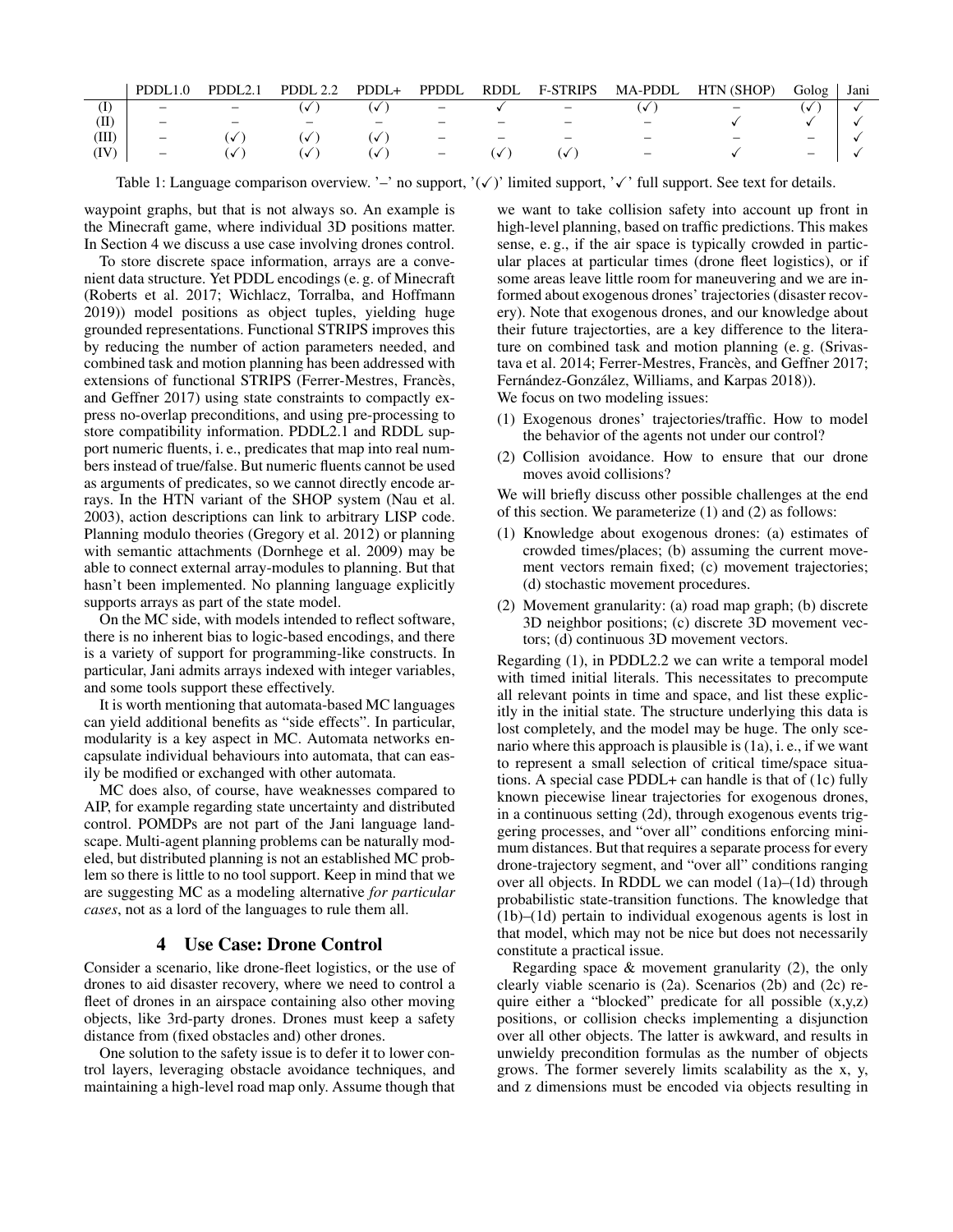large ground encodings. Scenario (2c) additionally requires to check whether *any position on the move trajectory* is blocked. Expressing this as a precondition formula (or an artificial check-move phase in the planning model) is possible when distinguishing "all relevant cases" (naïvely: all possible movement vectors). But this is cumbersome to say the least. In scenario (2d), the only way to avoid collisions are preconditions ranging over all other objects. The sole exceptions to these difficulties are HTN planning with SHOP using LISP code, and Golog through its program structure.

Summing up, in PDDL dialects the only easy case are crowded times/places (1a) on a road map (2a), supported by timed initial literals. RDDL solves (1) but does not help with (2), SHOP and Golog solve (2) but do not address (1).



Figure 1: Illustration of automata-network encoding of type (2b) with exogenous drone of type (1d).

Consider now MC languages based on automata networks, in particular Jani. Figure 1 illustrates an example.

The behavior (1) of exogenous drones can be explicitly modeled through automata representing individual such drones in (1b)–(1d), or through an automaton representing a traffic summary in (1a). We can additionally choose whether to encode continuous time through timed automata, or discrete time through discrete clocks and synchronization.

Collision avoidance (2) in discrete space (2b)–(2c) can be encoded in Jani based on a "free[x,y,z]" array of booleans, thus replacing an awkward logic-based encoding with the simple data structure actually needed here. Scenario (2c) (discrete movement vectors) requires a move-check phase, as in planning languages. But that phase can be implemented explicitly as a simple algorithm forming part of the agent's automaton, again replacing an awkward logic-based encoding with a much simpler explicit form. Similarly, in scenario (2d) parallel automata give us ample means for arithmetic modeling of exogenous drones, and a simple algorithm can be added for arithmetic intersection checks.

So MC languages and Jani have advantages (I) and (IV) from Section 3. With a partially predefined drone workflow we would also get (II), and with probabilistic duration uncertainty (e. g. about exogenous drones' movements) we would get (III). The modularity of MC, encapsulating agents as automata, could help with model maintenance in complex scenarios (like disaster recovery). Action outcome uncertainty has good support in both AIP and MC. Potential weaknesses of MC lie in state uncertainty and distributed control as discussed in Section 3.

# 5 Use Case: Robot-Human Collaboration

We now consider a scenario where humans and robots are collaborating in some form of production. Specifically, say

that the robots should behave like well-informed human aides would, i. e., autonomously and flexibly adapt to support what their human co-workers are currently trying to do. Say that the human workers follow fixed workflows, but that these are non-deterministic (ordering of working steps, alternate production routes, online job arrival, coffee breaks), and there is temporal uncertainty as different things will take different time depending on circumstance. The robots need to flexibly adapt to the workflow execution. Arguably, this setting is typical of many situations where well-informed human aides make sense, for example in small-batch production or in work at construction sites. Related settings have been considered, for example, in work on model-based flexible execution (e. g. (Levine and Williams 2018)).

A concrete use case we have previously explored is a riveting process in aircraft assembly (Rekik et al. 2019). Depending on the type of aircraft, there can be millions of rivets in one aircraft(Xi, Yu, and Tu 2013). Many riveting steps are manual. This requires two operators, one to perform the actual riveting, the other to perform a counter-holder role. The counter-holder positions are often hard to reach and work in, so the idea is to use a robot for that part of the work(Müller et al. 2017). The robot planner should flexibly adapt to the human's workflow decisions, pertaining to the ordering of riveting points and to breaks. In particular, the planner should exploit human breaks to inspect previous riveting points, while taking into account the time needed to come back when the human returns. Similar forms of collaboration and flexibility requirements arise, e. g., in work on a car chassis if the robot should assist in certain steps and/or hand over the required tools at the right points in time.

The modeling challenges we are interested in here are:

- (1) Human co-worker workflows. How to model these and their non-determinism?
- (2) Human workflow step duration uncertainty. How to inform the robot about the time distributions?
- (3) Robot workflow structure. How to model predefined parts of the robot's workflow?

The problem parameters we discuss are:

- (1) Human co-worker workflow non-determinism: (a) nondeterministic transitions; (b) probabilistic transitions with fixed probabilities; (c) probabilities depending on time (e. g. likelihood of taking a break).
- (2) Human workflow step duration uncertainty: (a) exponential (memoryless) distributions; (b) general ones.
- (3) Robot workflow structure: (a) robot action preconditions; (b) workflow with individual choice points.

The support of planning languages for (1) is limited. As human co-workers are exogenous agents not under control of the planner, the difficulties with (1) relate closely to those discussed for exogenous drones in Section 4. PDDL does not support non-deterministic exogenous events. A possibility might be PPDDL, using additional actions with probabilistic outcomes to model workflow non-determinism. RDDL naturally supports (1a) and (1b), but does not support (1c) other than by encoding aspects of "time" as a discrete state variable affecting the probabilities in question.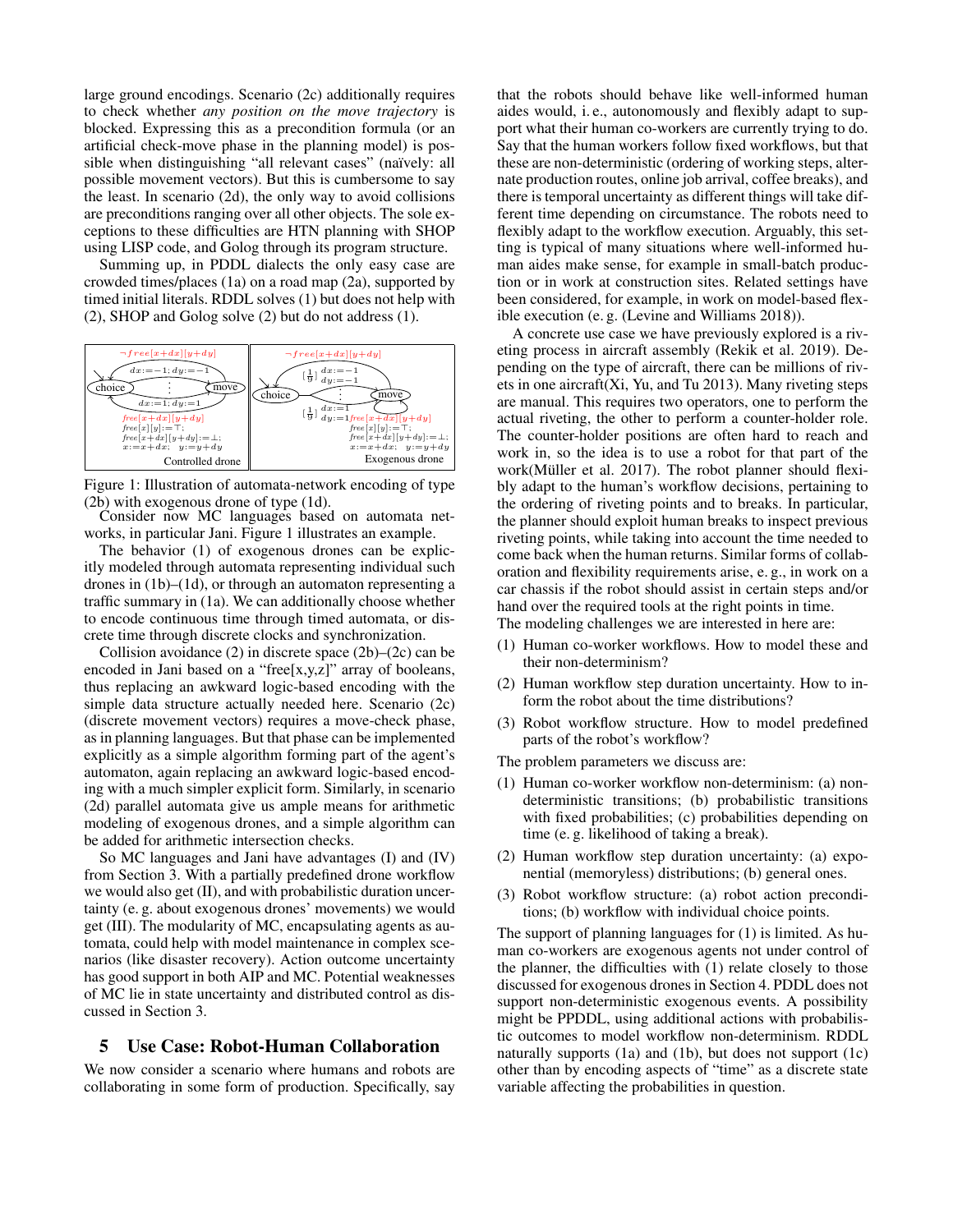As discussed in Section 3, support for (2) in planning is basically non-existent. Regarding (3), (3a) can easily be dealt with by action preconditions in any planning language. But no language other than Golog supports the specification of a partial plan as a workflow with choice points.

Summing up, RDDL tackles (1) in discrete-time settings, and Golog tackles (3), but neither helps with the respective other problem and (2) remains basically unsupported.



Figure 2: Illustration of automata-network encoding for the riveting application, with robot workflow of type (3b), and human workflow of type (1b) and (2a).  $\mathcal{E}(\beta=x)$  denotes the exponential distribution with mean  $x$ .

The situation for MC languages, in particular Jani, is much more positive. Figure 2 illustrates an example. Continuous time and duration uncertainty (2) are a key modeling dimension in Jani. Mature tool support exists for exponential distributions (2a), and approximations to more general models (2b) exist as well. Scenarios (3a) and (3b) can be naturally and explicitly encoded into fixed parts of the robot workflow, with specific choice points to be resolved by the planner. Similarly, (1a) and (1b) are naturally and explicitly supported by parallel automata not under control of the planning agent, capturing the humans' workflows (online job arrival can be modeled by additional parallel automata). Scenario (1c) can be captured through parallel automata with uncertain durations, controlling conditions under which the humans' workflows can transition to different states.

In short, MC languages here have advantages regarding (I) exogenous agents, (II) pre-defined plan structure, and (III) probabilistic duration uncertainty. (IV) data structures may be helpful too, for 3D navigation. The modular nature of automata representing different kinds of robots, human workers, and exogenous events like job arrival may help with model maintenance. Potential weaknesses again lie in state uncertainty and distributed control.

# 6 Conclusion

The quest for suitable modeling languages is complex. So far that quest has been pursued largely independently in AI planning and model checking, with both communities devoted to their own language landscape. Yet, while what is "suitable" depends on the application, some scenarios traditionally viewed as applications of area X do not clearly favor that area's languages. Prior work provides evidence for this claim through various successful uses of compilations across areas, and through the use of MC tools for model-based control. Here we suggest to go one step further, using the other area's surface languages where they are more suitable. This

can go both ways in principle, though our central proposition here is to use Jani, rather than adding yet more PDDL dialects covering the difficulties (I)–(IV) we described.

To be absolutely clear: we do not mean to imply that current planning languages are useless. Our proposition is to consider MC languages as yet another modeling alternative for planning. We hope that this will inspire other researchers from both communities, spawning a new brand of crossarea research and integration. For example, ICKEPS modeland-solve competitions at ICAPS, without restrictions on the modeling language used, or with an explicit focus on comparing between AIP vs. MC languages and tools, could be a key driver of such a research agenda.

# 7 Acknowledgments

This work was funded by DFG grant 389792660 as part of TRR 248 (see https://perspicuous-computing.science, and was partially supported by the ERC Advanced Investigators Grant 695614 (POWVER). We thank J. Benton and Jeremy Frank for discussions. Jörg Hoffmann originally heard the idea to run a no-restrictions ICAPS model-and-solve competition from Jeremy Frank; one of the anonymous KEPS reviewers said that this was already done in 2016.

## References

Abdeddaïm, Y.; Asarin, E.; Gallien, M.; Ingrand, F.; Lesire, C.; and Sighireanu, M. 2007. Planning robust temporal plans: A comparison between CBTP and TGA approaches. In *Proceedings of the 17th International Conference on Automated Planning and Scheduling (ICAPS'07)*, 2–9.

Bacchus, F. 2000. *Subset of PDDL for the AIPS2000 Planning Competition*. The AIPS-00 Planning Competition Comitee.

Bacchus, F. 2001. The AIPS'00 planning competition. *The AI Magazine* 22(3):47–56.

Baier, J. A.; Bacchus, F.; and McIlraith, S. A. 2009. A heuristic search approach to planning with temporally extended preferences. *Artificial Intelligence* 173(5-6):593– 618.

Baier, C.; Haverkort, B. R.; Hermanns, H.; and Katoen, J. 2010. Performance evaluation and model checking join forces. *Communications of the ACM* 53(9):76–85.

Bengtsson, J.; Larsen, K. G.; Larsson, F.; Pettersson, P.; and Yi, W. 1995. UPPAAL - a tool suite for automatic verification of real-time systems. In *Proceedings of the DIMAC-S/SYCON Workshop on Verification and Control of Hybrid Systems*, 232–243.

Bisgaard, M.; Gerhardt, D.; Hermanns, H.; Krcál, J.; Nies, G.; and Stenger, M. 2016. Battery-aware scheduling in low orbit: The gomx-3 case. In *Proceedings of the 21st International Symposium on Formal Methods (FM'16)*, 559–576.

Bogomolov, S.; Magazzeni, D.; Podelski, A.; and Wehrle, M. 2014. Planning as model checking in hybrid domains. In *Proceedings of the 28th AAAI Conference on Artificial Intelligence (AAAI'14)*, 2228–2234.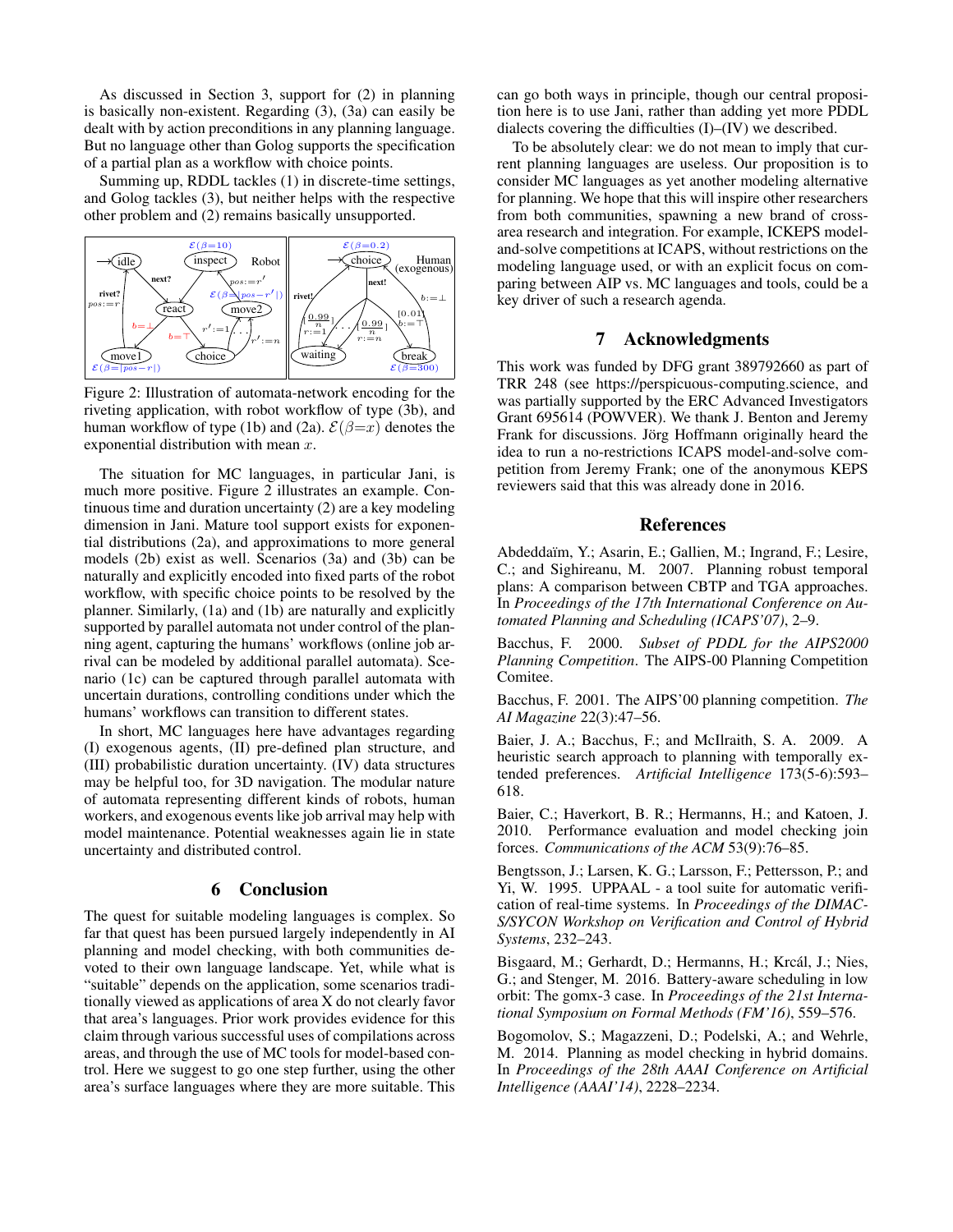Brafman, R. I., and Domshlak, C. 2008. From one to many: Planning for loosely coupled multi-agent systems. In *Proceedings of the 18th International Conference on Automated Planning and Scheduling (ICAPS'08)*, 28–35.

Bryce, D.; Gao, S.; Musliner, D. J.; and Goldman, R. P. 2015. Smt-based nonlinear PDDL+ planning. In *Proceedings of the 29th AAAI Conference on Artificial Intelligence (AAAI'15)*, 3247–3253.

Budde, C. E.; Dehnert, C.; Hahn, E. M.; Hartmanns, A.; Junges, S.; and Turrini, A. 2017. JANI: quantitative model and tool interaction. In Legay, A., and Margaria, T., eds., *Tools and Algorithms for the Construction and Analysis of Systems - 23rd International Conference, TACAS 2017*, volume 10206 of *Lecture Notes in Computer Science*, 151–168.

Cimatti, A.; Pistore, M.; Roveri, M.; and Traverso, P. 2003. Weak, strong, and strong cyclic planning via symbolic model checking. *Artificial Intelligence* 147(1–2):35–84.

Coles, A. J.; Coles, A.; Fox, M.; and Long, D. 2012. COLIN: planning with continuous linear numeric change. *Journal of Artificial Intelligence Research* 44:1–96.

Coles, A. J.; Coles, A.; Fox, M.; and Long, D. 2013. A hybrid LP-RPG heuristic for modelling numeric resource flows in planning. *Journal of Artificial Intelligence Research* 46:343–412.

De Giacomo, G., and Vardi, M. Y. 2013. Linear temporal logic and linear dynamic logic on finite traces. In *Proceedings of the 23rd International Joint Conference on Artificial Intelligence (IJCAI 2013)*, 854–860.

De Giacomo, G.; Lespérance, Y.; and Levesque, H. J. 2000. Congolog, a concurrent programming language based on the situation calculus. *Artificial Intelligence* 121(1-2):109–169.

Dehnert, C.; Junges, S.; Katoen, J.; and Volk, M. 2017. A storm is coming: A modern probabilistic model checker. In Majumdar, R., and Kuncak, V., eds., *Computer Aided Verification - 29th International Conference, CAV 2017, Heidelberg, Germany, July 24-28, 2017, Proceedings, Part II*, volume 10427 of *Lecture Notes in Computer Science*, 592–600. Springer.

Dornhege, C.; Eyerich, P.; Keller, T.; Trüg, S.; Brenner, M.; and Nebel, B. 2009. Semantic attachments for domain-independent planning systems. In *Proceedings of the 19th International Conference on Automated Planning and Scheduling (ICAPS'09)*. AAAI Press.

Edelkamp, S.; Lluch-Lafuente, A.; and Leue, S. 2004. Directed explicit-state model checking in the validation of communication protocols. *International Journal on Software Tools for Technology Transfer* 5(2-3):247–267.

Edelkamp, S. 2003a. Promela planning. In Ball, T., and Rajamani, S., eds., *Proceedings of the 10th International SPIN Workshop on Model Checking of Software (SPIN-03)*, 197– 212.

Edelkamp, S. 2003b. Taming numbers and durations in the model checking integrated planning system. *Journal of Artificial Intelligence Research* 20:195–238.

Erol, K.; Hendler, J. A.; and Nau, D. S. 1996. Complex-

ity results for hierarchical task-network planning. *Annals of Mathematics and Artificial Intelligence* 18:69–93.

Fang, C.; Yu, P.; and Williams, B. C. 2014. Chanceconstrained probabilistic simple temporal problems. In *Proceedings of the 28th AAAI Conference on Artificial Intelligence (AAAI'14)*, 2264–2270.

Fernández-González, E.; Williams, B. C.; and Karpas, E. 2018. Scottyactivity: Mixed discrete-continuous planning with convex optimization. *Journal of Artificial Intelligence Research* 62:579–664.

Ferrer-Mestres, J.; Francès, G.; and Geffner, H. 2017. Combined task and motion planning as classical AI planning. *CoRR* abs/1706.06927.

Fikes, R. E., and Nilsson, N. 1971. STRIPS: A new approach to the application of theorem proving to problem solving. *Artificial Intelligence* 2:189–208.

Fox, M., and Long, D. 2003. PDDL2.1: An extension to PDDL for expressing temporal planning domains. *Journal of Artificial Intelligence Research* 20:61–124.

Fox, M., and Long, D. 2006. Modelling mixed discretecontinuous domains for planning. *Journal of Artificial Intelligence Research* 27:235–297.

Fraire, J. A.; Nies, G.; Hermanns, H.; Bay, K.; and Bisgaard, M. 2018. Battery-aware contact plan design for LEO satellite constellations: The ulloriaq case study. In *Proceedings of the IEEE Global Communications Conference (GLOBE-COM'18)*, 1–7.

Geffner, H. 2000. *Functional Strips: A More Flexible Language for Planning and Problem Solving*. 187–209.

Gerevini, A.; Saetti, A.; and Serina, I. 2008. An approach to efficient planning with numerical fluents and multi-criteria plan quality. *Artificial Intelligence* 172(8-9):899–944.

Giunchiglia, F., and Traverso, P. 1999. Planning as model checking. In *Proceedings of the 5th European Conference on Planning (ECP'99)*, 1–20.

Gnad, D.; Dubbert, P.; Lluch-Lafuente, A.; and Hoffmann, J. 2018. Star-topology decoupling in SPIN. In *Proceedings of the 25th International Symposium on Model Checking of Software (SPIN'18)*.

Gregory, P.; Long, D.; Fox, M.; and Beck, J. C. 2012. Planning modulo theories: Extending the planning paradigm. In *Proceedings of the 22nd International Conference on Automated Planning and Scheduling (ICAPS'12)*. AAAI Press.

Grosskreutz, H., and Lakemeyer, G. 2003. ccgolog – A logical language dealing with continuous change. *Logic Journal of the IGPL* 11(2):179–221.

Hartmanns, A., and Hermanns, H. 2014. The Modest Toolset: An integrated environment for quantitative modelling and verification. In Ábrahám, E., and Havelund, K., eds., *Tools and Algorithms for the Construction and Analysis of Systems - 20th International Conference, TACAS 2014*, volume 8413 of *Lecture Notes in Computer Science*, 593– 598. Springer.

Heinz, A.; Wehrle, M.; Bogomolov, S.; Magazzeni, D.; Greitschus, M.; and Podelski, A. 2019. Temporal planning as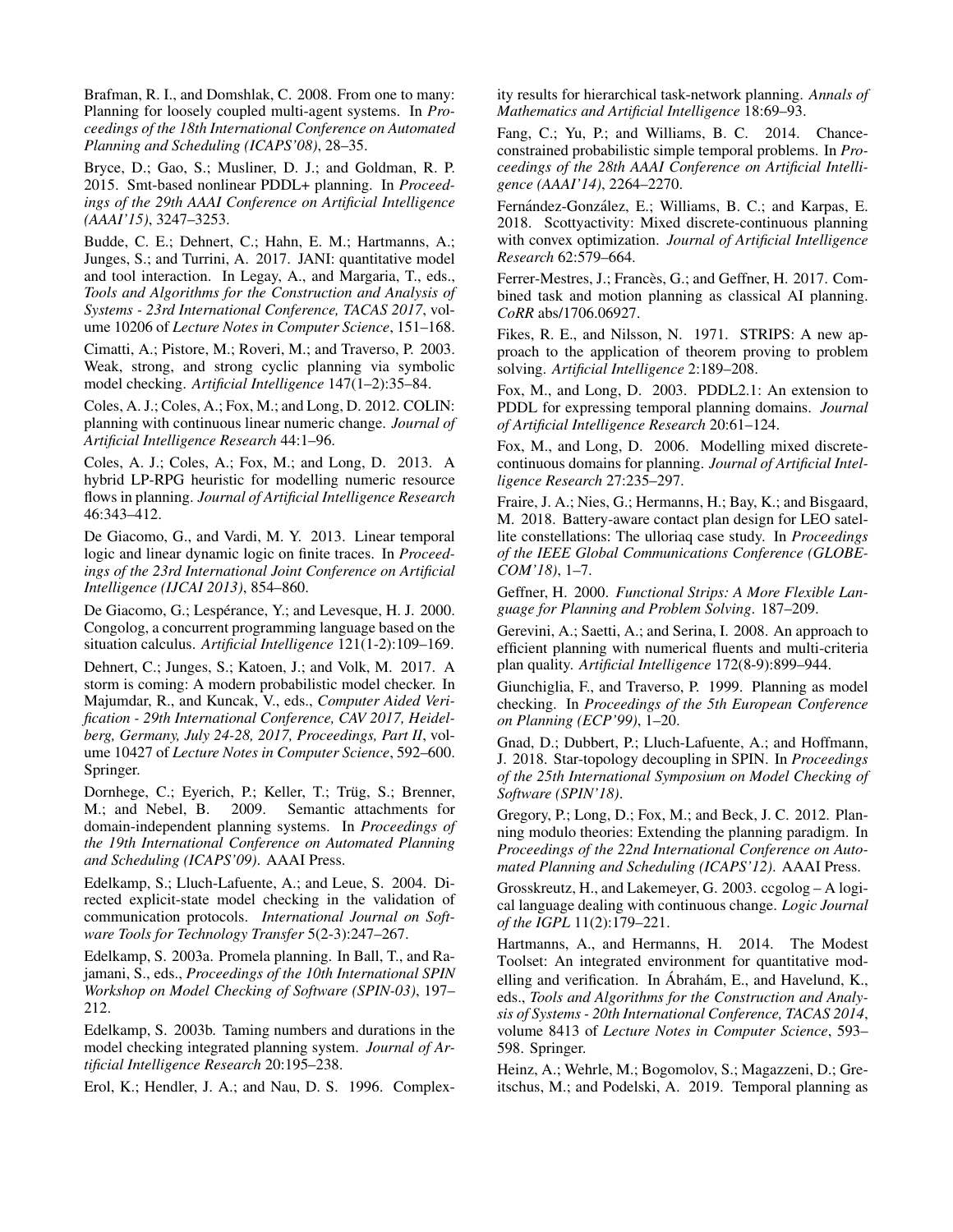refinement-based model checking. In *Proceedings of the 29th International Conference on Automated Planning and Scheduling (ICAPS'19)*, 195–199.

Helmert, M. 2006. The Fast Downward planning system. *Journal of Artificial Intelligence Research* 26:191–246.

Hoffmann, J., and Edelkamp, S. 2005. The deterministic part of ipc-4: An overview. *Journal of Artificial Intelligence Research* 24:519–579.

Höller, D.; Behnke, G.; Bercher, P.; and Biundo, S. 2014. Language classification of hierarchical planning problems. In *Proceedings of the 21st European Conference on Artificial Intelligence (ECAI'14)*, 447–452.

Holzmann, G. 2004. *The Spin Model Checker - Primer and Reference Manual*. Addison-Wesley.

Johnson, B., and Kress-Gazit, H. 2011. Probabilistic analysis of correctness of high-level robot behavior with sensor error. In *Robotics: Science and Systems*.

Karpas, E.; Levine, S. J.; Yu, P.; and Williams, B. C. 2015. Robust execution of plans for human-robot teams. In *Proceedings of the Twenty-Fifth International Conference on Automated Planning and Scheduling, ICAPS 2015, Jerusalem, Israel, June 7-11, 2015.*, 342–346.

Keller, T., and Eyerich, P. 2012. PROST: Probabilistic planning based on UCT. In *Proceedings of the 22nd International Conference on Automated Planning and Scheduling (ICAPS'12)*.

Kim, P.; Williams, B. C.; and Abramson, M. 2001. Executing reactive, model-based programs through graph-based temporal planning. In *Proceedings of the Seventeenth International Joint Conference on Artificial Intelligence, IJCAI 2001, Seattle, Washington, USA, August 4-10, 2001*, 487– 493.

Klauck, M.; Steinmetz, M.; Hoffmann, J.; and Hermanns, H. 2018. Compiling probabilistic model checking into probabilistic planning. In *Proceedings of the 28th International Conference on Automated Planning and Scheduling (ICAPS'18)*.

Komenda, A.; Stolba, M.; and Kovacs, D. L. 2016. The international competition of distributed and multiagent planners (codmap). *The AI Magazine* 37(3):109–115.

Kwiatkowska, M. Z.; Norman, G.; and Parker, D. 2011. Prism 4.0: Verification of probabilistic real-time systems. In *Proceedings of the 23rd International on Conference Computer Aided Verification (CAV'11)*, 585–591.

Lacerda, B.; Parker, D.; and Hawes, N. 2015. Optimal policy generation for partially satisfiable co-safe LTL specifications. In *Proc. 24th International Joint Conference on Artificial Intelligence (IJCAI'15)*. IJCAI/AAAI.

Larsen, K. G.; Pettersson, P.; and Yi, W. 1997. UPPAAL in a Nutshell. *International Journal on Software Tools for Technology Transfer* 1(1–2):134–152.

Levesque, H. J.; Reiter, R.; Lespérance, Y.; and Scherl, R. B. 1994. GOLOG: a logic programming language for dynamic domains. *The Journal of Logic Programming* 19&20:653– 679.

Levine, S. J., and Williams, B. C. 2018. Watching and acting together: Concurrent plan recognition and adaptation for human-robot teams. *Journal of Artificial Intelligence Research* 63:281–359.

Little, I.; Aberdeen, D.; and Thiébaux, S. 2005. Prottle: A probabilistic temporal planner. In *Proceedings of the 20th National Conference of the American Association for Artificial Intelligence (AAAI'05)*, 1181–1186.

Lund, K.; Dietrich, S.; Chow, S.; and Boerkoel, J. 2017. Robust execution of probabilistic temporal plans. In *Proceedings of the 31st AAAI Conference on Artificial Intelligence (AAAI'17)*.

McDermott, D.; Ghallab, M.; Howe, A.; Knoblock, C.; Ram, A.; Veloso, M.; Weld, D.; and Wilkins, D. 1998. *The PDDL Planning Domain Definition Language*. The AIPS-98 Planning Competition Comitee.

McDermott, D. 2000. The 1998 AI planning systems competition. *The AI Magazine* 21(2):35–55.

Müller, R.; Vette, M.; Geenen, A.; and Masiak, T. 2017. Improving working conditions in aircraft productions using human-robot-collaboration in a collaborative riveting process. *SAE Technical Paper*.

Nau, D. S.; Au, T.-C.; Ilghami, O.; Kuter, U.; Murdock, J. W.; Wu, D.; and Yaman, F. 2003. Shop2: An htn planning system. *Journal of Artificial Intelligence Research* 20:379– 404.

Nies, G.; Stenger, M.; Krl, J.; Hermanns, H.; Bisgaard, M.; Gerhardt, D.; Haverkort, B.; Jongerden, M.; Larsen, K. G.; and Wognsen, E. R. 2018. Mastering operational limitations of LEO satellites the GomX-3 approach. *Acta Astronautica* 151:726 – 735.

Pednault, E. P. 1989. ADL: Exploring the middle ground between STRIPS and the situation calculus. In *Principles of Knowledge Representation and Reasoning: Proceedings of the 1st International Conference (KR-89)*, 324–331.

Pistore, M.; Traverso, P.; and Bertoli, P. 2005. Automated composition of web services by planning in asynchronous domains. In *Proceedings of the 15th International Conference on Automated Planning and Scheduling (ICAPS-05)*, 2–11.

Rekik, K.; Hoffmann, J.; Müller, R.; Steinmetz, M.; and Vette-Steinkamp, M. 2019. Planning for human-robot collaboration using markov decision processes. In *Proceedings of the Robotix Academy Conference for Industrial Robotics (RACIR'19)*. Shaker Verlag GmbH.

Rintanen, J. 2000. Incorporation of temporal logic control into plan operators. In *Proceedings of the 14th European Conference on Artificial Intelligence (ECAI'00)*, 526–530.

Rintanen, J. 2003. Symmetry reduction for SAT representations of transition systems. In *Proceedings of the 13th International Conference on Automated Planning and Scheduling (ICAPS'03)*, 32–41.

Roberts, M.; Piotrowski, W.; Bevan, P.; Aha, D.; Fox, M.; Long, D.; and Magazzeni, D. 2017. Automated planning with goal reasoning in minecraft. In *Proceedings of ICAPS workshop on Integrated Execution of Planning and Acting*.